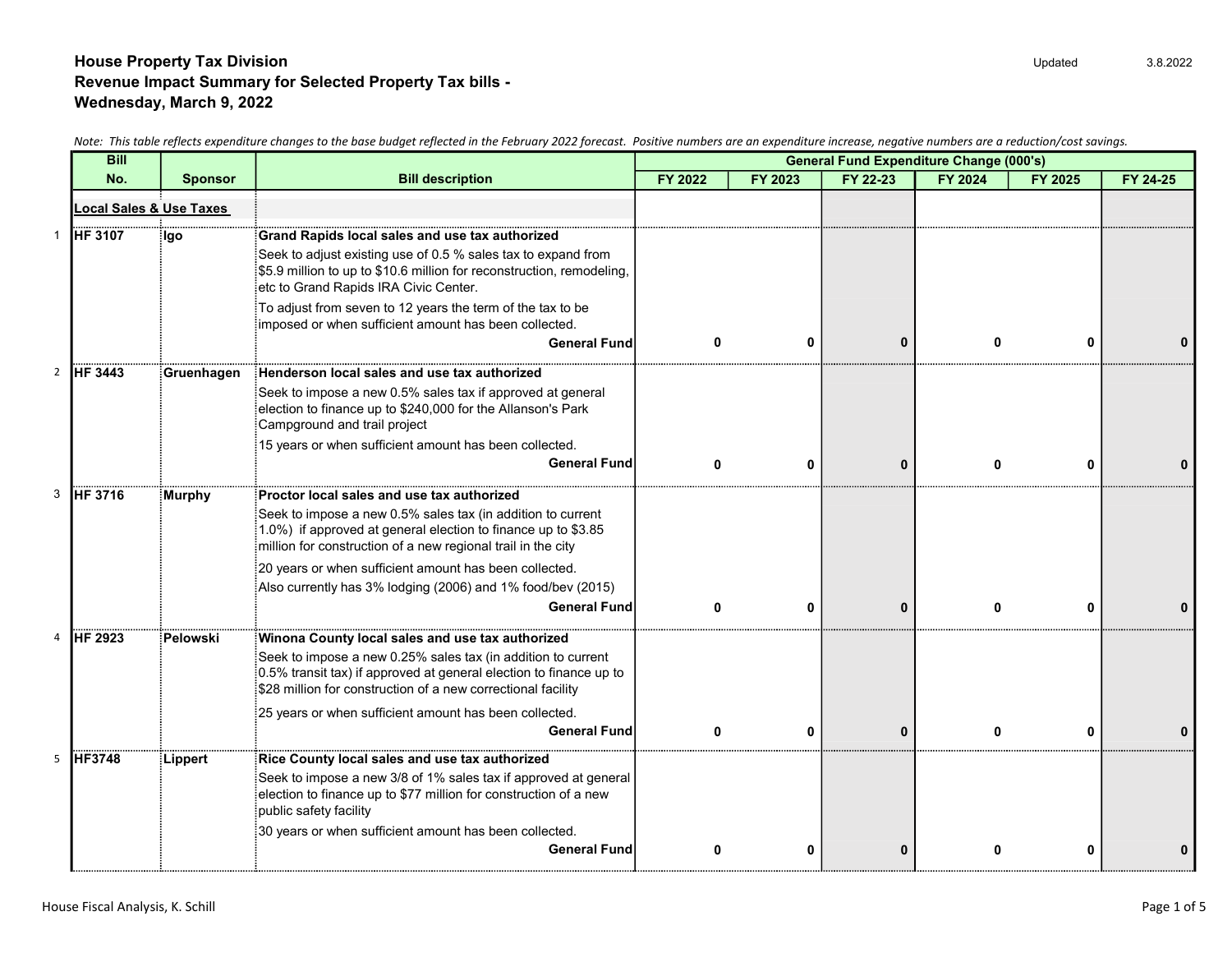|       | <b>Bill</b>     |                |                                                                                                                                                                                                                                                           | <b>General Fund Expenditure Change (000's)</b> |          |              |         |         |          |
|-------|-----------------|----------------|-----------------------------------------------------------------------------------------------------------------------------------------------------------------------------------------------------------------------------------------------------------|------------------------------------------------|----------|--------------|---------|---------|----------|
|       | No.             | <b>Sponsor</b> | <b>Bill description</b>                                                                                                                                                                                                                                   | FY 2022                                        | FY 2023  | FY 22-23     | FY 2024 | FY 2025 | FY 24-25 |
|       | <b>IHF 3606</b> | Carlson        | Bloomington local sales and use tax authorized                                                                                                                                                                                                            |                                                |          |              |         |         |          |
|       |                 |                | Seek to impose an additional 0.5% sales tax if approved at                                                                                                                                                                                                |                                                |          |              |         |         |          |
|       |                 |                | general election to issue \$150 million in bonds for                                                                                                                                                                                                      |                                                |          |              |         |         |          |
|       |                 |                | (1) \$32,000,000 for construction of improvements and rehabilitation<br>of the Bloomington Ice Garden and associated infrastructure;<br>(2) \$70,000,000 for construction of a new Community Health and<br>Wellness Center and associated infrastructure; |                                                |          |              |         |         |          |
|       |                 |                | (3) \$33,000,000 for construction of an expansion to the Bloomington<br>Center for the Arts Concert Hall and associated infrastructure;                                                                                                                   |                                                |          |              |         |         |          |
|       |                 |                | (4) \$15,000,000 for construction of improvements to the Dwan Golf<br>Course and associated infrastructure.                                                                                                                                               |                                                |          |              |         |         |          |
|       |                 |                | 20 yr or until costs have been paid.                                                                                                                                                                                                                      |                                                |          |              |         |         |          |
|       |                 |                | Also has 7% lodging (1970), 3% admissions (1970) and 3%<br>Iiquor (1986)                                                                                                                                                                                  |                                                |          |              |         |         |          |
|       |                 |                | <b>Total General Fund</b>                                                                                                                                                                                                                                 | 0                                              | 0        | $\bf{0}$     | 0       | 0       |          |
|       | <b>HF2702</b>   | Edelson        | Edina local sales and use tax authorized                                                                                                                                                                                                                  |                                                |          |              |         |         |          |
|       |                 |                | For existing 0.5% sales tax, seek to increase current use for<br>Braemar Park, from \$21,600,000 to \$53,300,000                                                                                                                                          |                                                |          |              |         |         |          |
|       |                 |                | No change of 19 yr or until costs have been paid.                                                                                                                                                                                                         |                                                |          |              |         |         |          |
|       |                 |                | <b>Total General Fund</b>                                                                                                                                                                                                                                 | 0                                              | $\bf{0}$ | $\mathbf{0}$ | 0       | 0       |          |
|       | <b>HF3760</b>   | Vang           | Brooklyn Center local sales and use tax authorized                                                                                                                                                                                                        |                                                |          |              |         |         |          |
| lw A1 |                 |                | Seek to impose a new 0.5% sales tax if approved at general<br>election to issue up to \$55,000,000 plus associated bonding<br>costs for the renovation and expansion of the<br>Brooklyn Center Community Center                                           |                                                |          |              |         |         |          |
|       |                 |                | 20 yr or until costs have been paid.                                                                                                                                                                                                                      |                                                |          |              |         |         |          |
|       |                 |                | Also has 3% lodging (2003)                                                                                                                                                                                                                                |                                                |          |              |         |         |          |
|       |                 |                | <b>General Fund</b>                                                                                                                                                                                                                                       |                                                | O        | 0            | n       | ŋ       |          |
|       |                 |                |                                                                                                                                                                                                                                                           |                                                |          |              |         |         |          |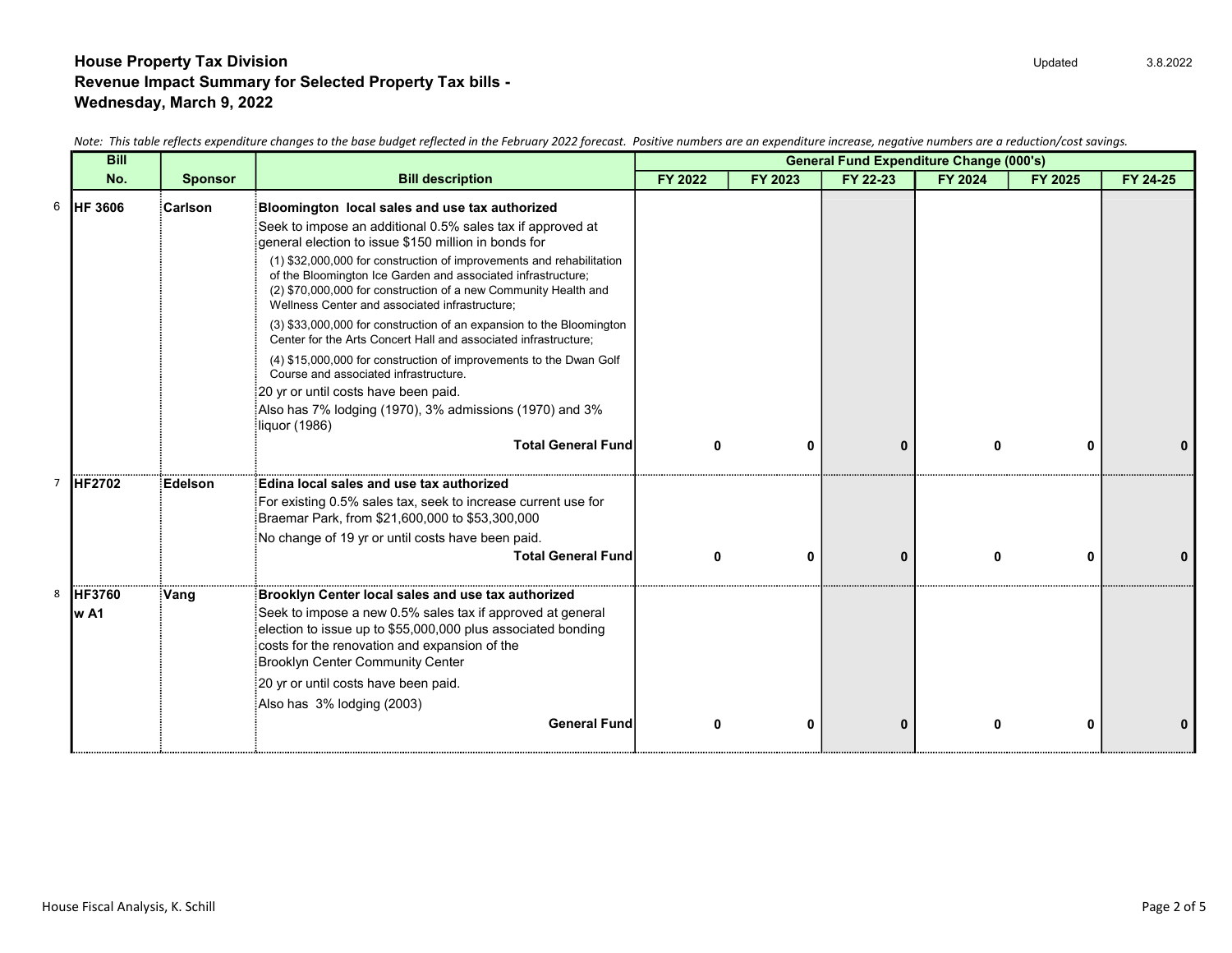|    | <b>Bill</b>     |                    |                                                                                                                                                                            | <b>General Fund Expenditure Change (000's)</b> |         |                                |              |         |          |  |
|----|-----------------|--------------------|----------------------------------------------------------------------------------------------------------------------------------------------------------------------------|------------------------------------------------|---------|--------------------------------|--------------|---------|----------|--|
|    | No.             | <b>Sponsor</b>     | <b>Bill description</b>                                                                                                                                                    | FY 2022                                        | FY 2023 | FY 22-23                       | FY 2024      | FY 2025 | FY 24-25 |  |
| 9  | <b>HF 3194</b>  | <b>Becker-Finn</b> | Roseville local sales and use tax modified<br>Seek to impose a new 0.5% sales tax if approved at general<br>election to issue up to \$65 M in bonds for                    |                                                |         |                                |              |         |          |  |
|    |                 |                    | (1) \$42,000,000 for construction of a new maintenance facility;                                                                                                           |                                                |         |                                |              |         |          |  |
|    |                 |                    | (2) \$7,000,000 for construction of a new license and passport<br>center; and                                                                                              |                                                |         |                                |              |         |          |  |
|    |                 |                    | (3) \$16,000,000 for construction of a pedestrian bridge.<br>16 years or when costs have been paid.                                                                        |                                                |         |                                |              |         |          |  |
|    |                 |                    | <b>General Fund</b>                                                                                                                                                        | O                                              | 0       | $\bf{0}$                       |              | O       |          |  |
| 10 | <b>IHF 3829</b> | ∶Lueck             | Aitkin local sales and use tax modified                                                                                                                                    |                                                |         |                                |              |         |          |  |
|    |                 |                    | Seek to impose a new 1.0% sales tax if approved at general<br>election to issue up to \$10 M in bonds for                                                                  |                                                |         |                                |              |         |          |  |
|    |                 |                    | (1) \$8,300,000 for construction of a new municipal building;                                                                                                              |                                                |         |                                |              |         |          |  |
|    |                 |                    | (2) \$700,000 for construction of a roof over a biosolids drying<br>and storage area; and                                                                                  |                                                |         |                                |              |         |          |  |
|    |                 |                    | (3) \$1,000,000 for improvements to parks and trails.                                                                                                                      |                                                |         |                                |              |         |          |  |
|    |                 |                    | 20 yr or until costs have been paid.<br><b>General Fund</b>                                                                                                                | $\mathbf{0}$                                   |         |                                | $\mathbf{0}$ | 0       |          |  |
|    |                 |                    |                                                                                                                                                                            |                                                |         |                                |              |         |          |  |
| 11 | <b>HF 3473</b>  | Freiberg           | Golden Valley local option sales tax authorized                                                                                                                            |                                                |         |                                |              |         |          |  |
|    | w A1            |                    | Seek to impose an additional 0.5% sales tax if approved at<br>general election to issue \$134.8 million in bonds for                                                       |                                                |         |                                |              |         |          |  |
|    |                 |                    | (1) \$17,000,000 plus associated bonding costs for construction of a<br>new remote fire station                                                                            |                                                |         | 0<br>$\bf{0}$<br>O<br>$\bf{0}$ |              |         |          |  |
|    |                 |                    | (2) \$56,300,000 plus associated bonding costs for construction of a<br>new public works facility;<br>(3) \$61,500,000 plus associated bonding costs for construction of a |                                                |         |                                |              |         |          |  |
|    |                 |                    | new public safety facility                                                                                                                                                 |                                                |         |                                |              |         |          |  |
|    |                 |                    | 30 yrs or until city council determines when costs have been<br>paid. Effective day after local appv'l                                                                     |                                                |         |                                |              |         |          |  |
|    |                 |                    | <b>General Fund</b>                                                                                                                                                        |                                                |         |                                |              |         |          |  |
|    |                 |                    |                                                                                                                                                                            |                                                |         |                                |              |         |          |  |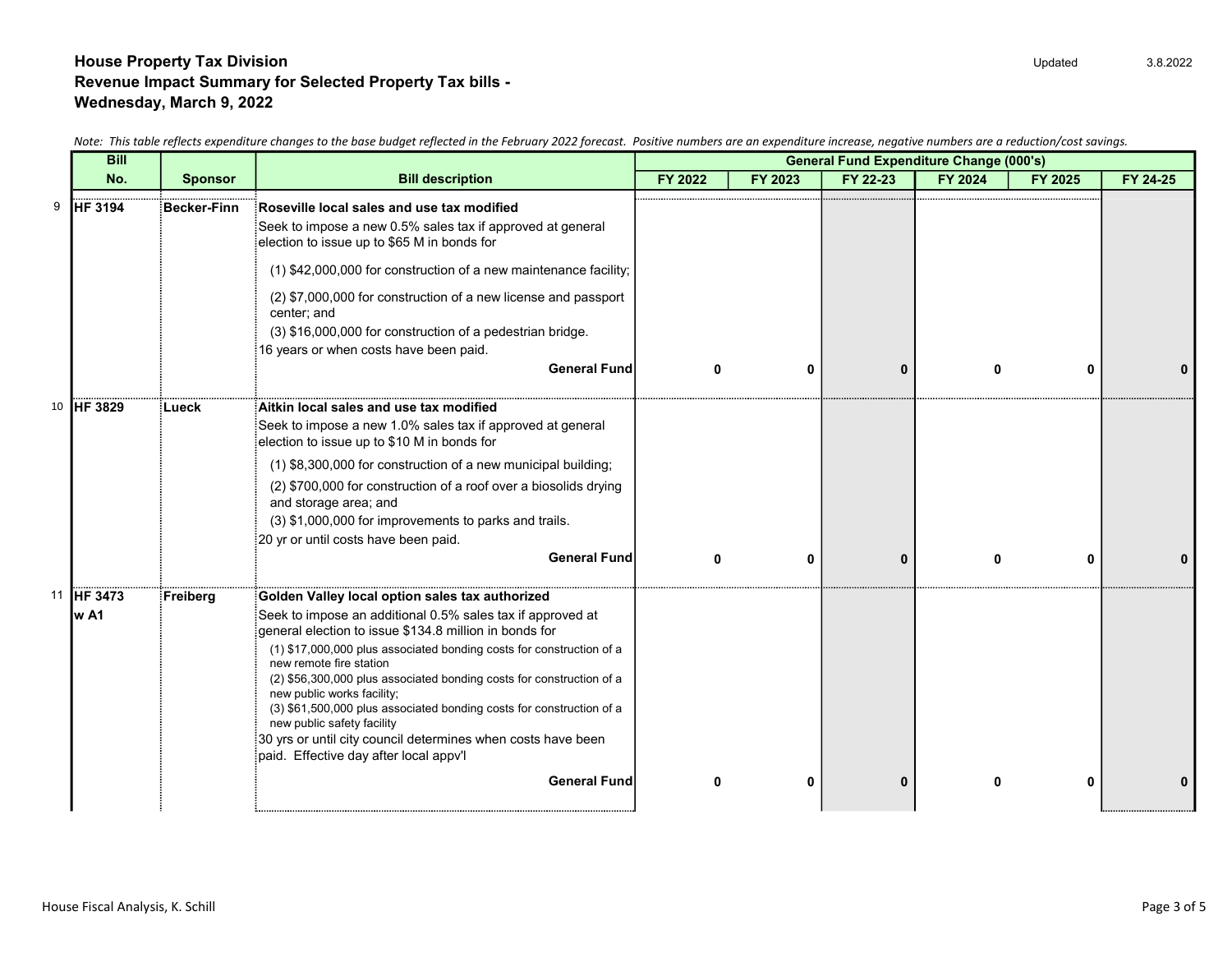| <b>Bill</b>                 |                 |                                                                                                                                                                                                                                                                                 | <b>General Fund Expenditure Change (000's)</b> |         |          |              |         |          |
|-----------------------------|-----------------|---------------------------------------------------------------------------------------------------------------------------------------------------------------------------------------------------------------------------------------------------------------------------------|------------------------------------------------|---------|----------|--------------|---------|----------|
| No.                         | <b>Sponsor</b>  | <b>Bill description</b>                                                                                                                                                                                                                                                         | FY 2022                                        | FY 2023 | FY 22-23 | FY 2024      | FY 2025 | FY 24-25 |
| 12 IHF 3703                 | <b>Grossell</b> | Blackduck local option sales tax authorized<br>Seek to impose an additional 0.5% sales tax if approved at<br>general election to issue \$1.0 million in bonds for                                                                                                               |                                                |         |          |              |         |          |
|                             |                 | (1) \$200,000 for improvements to a city campground;<br>(2) \$300,000 for improvements to a walking trail;<br>(3) \$250,000 for improvements to a wayside rest;<br>(4) \$150,000 for golf course irrigation improvements; and<br>(5) \$100,000 for reconstruction of a library. |                                                |         |          |              |         |          |
|                             |                 | 20 years or when sufficient amount has been collected.<br><b>General Fund</b>                                                                                                                                                                                                   | ŋ                                              | ŋ       | $\bf{0}$ | n            | 0       |          |
| 13 HF 3763                  | Kiel            | East Grand Forks local option sales tax authorized                                                                                                                                                                                                                              |                                                |         |          |              |         |          |
| To be modified              |                 | Seek to impose an additional 1.25% sales tax if approved at<br>general election to issue \$37.099 million in bonds for                                                                                                                                                          |                                                |         |          |              |         |          |
| \$21.5m to be<br>authorized |                 | (1) \$23,343,000 plus associated bonding costs for<br>reconstruction, remodeling, upgrades and additions to the<br>Civic Center Sports Complex; and                                                                                                                             |                                                |         |          |              |         |          |
|                             |                 | (2) \$13,756,000 plus associated bonding costs for<br>reconstruction, remodeling, upgrades and additions to the<br>VFW Memorial and Blue Line Arena.                                                                                                                            |                                                |         |          |              |         |          |
|                             |                 | Tax to end in 20 years or when sufficient amount has been<br>collected.                                                                                                                                                                                                         |                                                |         |          |              |         |          |
|                             |                 | Previously 1% local tax / 24yrs to raise \$2.8 mil for public<br>swimming pool impvmts; tax imposed 2018-2020 only (3 yrs)                                                                                                                                                      |                                                |         |          |              |         |          |
|                             |                 | <b>General Fund</b>                                                                                                                                                                                                                                                             | ŋ                                              | ŋ       | $\bf{0}$ | <sup>0</sup> | 0       |          |